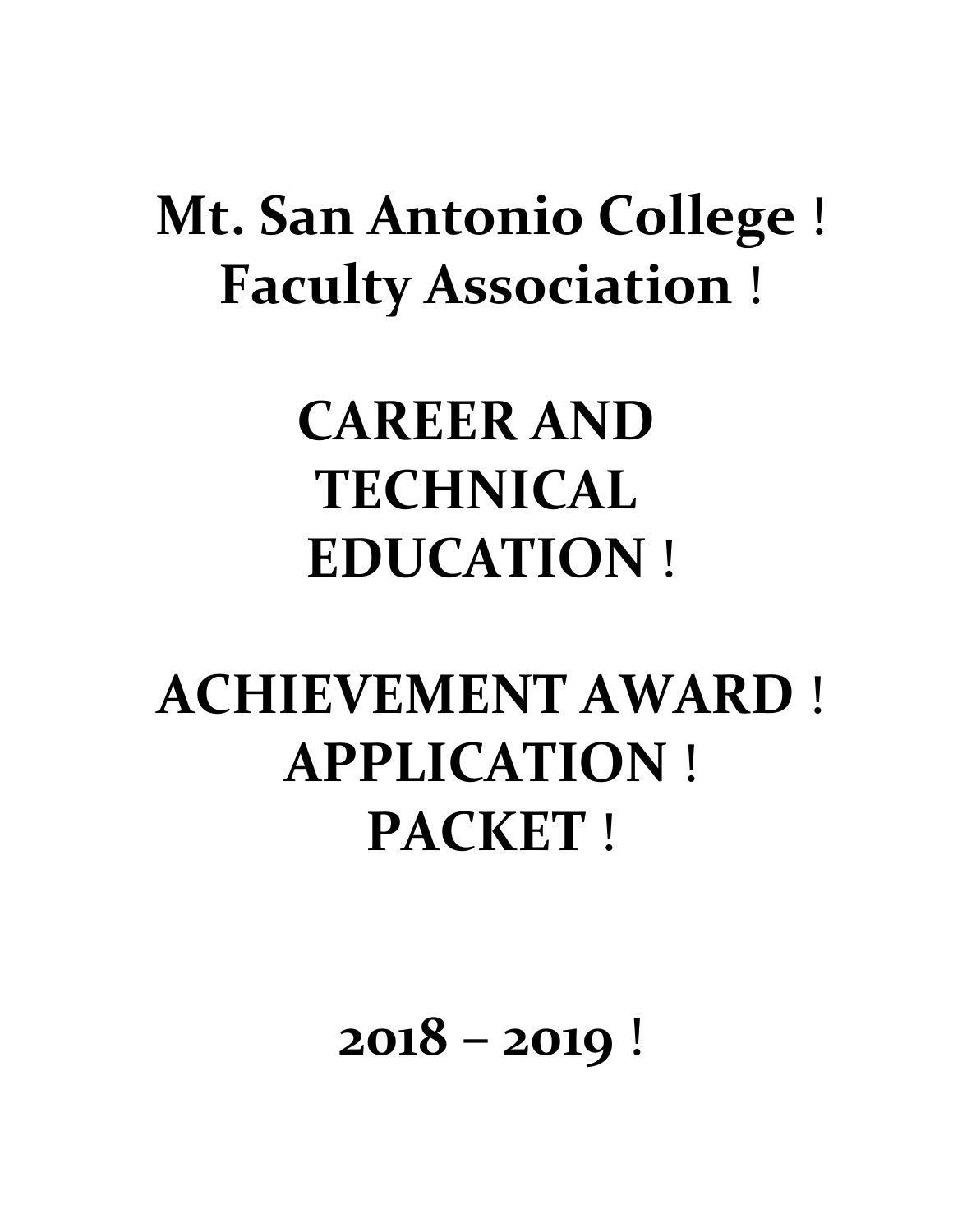March 10, 2019

#### Dear Student:

 Mt. San Antonio College Faculty Association wants to award outstanding students who excel in the Careers and Technical Education. The past recipients of this award have received between \$250 and \$1500. To apply for this award, you must meet the requirements listed on the application, and you must complete the enclosed application packet by the **deadline of Tuesday, April 16, 2019.** Please turn in your complete packet to the FA Office (Bld. 23 Rm. 5100) or email **ALL** paperwork (including scanned Letters of Recommendation) in **one** email to: [faawards@msac-fa.org](mailto:faawards@msac-fa.org).

Carefully list your non-classroom activities including:

- **Discipline-related work experience** (dates, hours, responsibilities, achievements, promotions)
- **Discipline-related internship experience** (dates, hours, responsibilities, achievements)
- **Discipline-related volunteer or community work** (dates, hours, responsibilities, achievements)
- **Competitions and/or awards won** (define and describe awarding body; indicate if it is a national, state, regional, or campus award; your role in and preparation for the competition; criteria by which the award was given)
- **Conferences or workshops attended.** Describe if you were a presenter.
- **Number of units completed by the end of Spring Semester AND Degree completed** (AA degree and/or IGETC/CSU GE completed by this term).

 If you have any questions about the application requirements or forms, please contact me at [eward@mtsac.edu](mailto:eward@mtsac.edu) or the Faculty Association Office at (909) 274-4531.

Best of Luck!

 Sincerely, Liz Ward, Chairperson Faculty Association Achievement Award Committee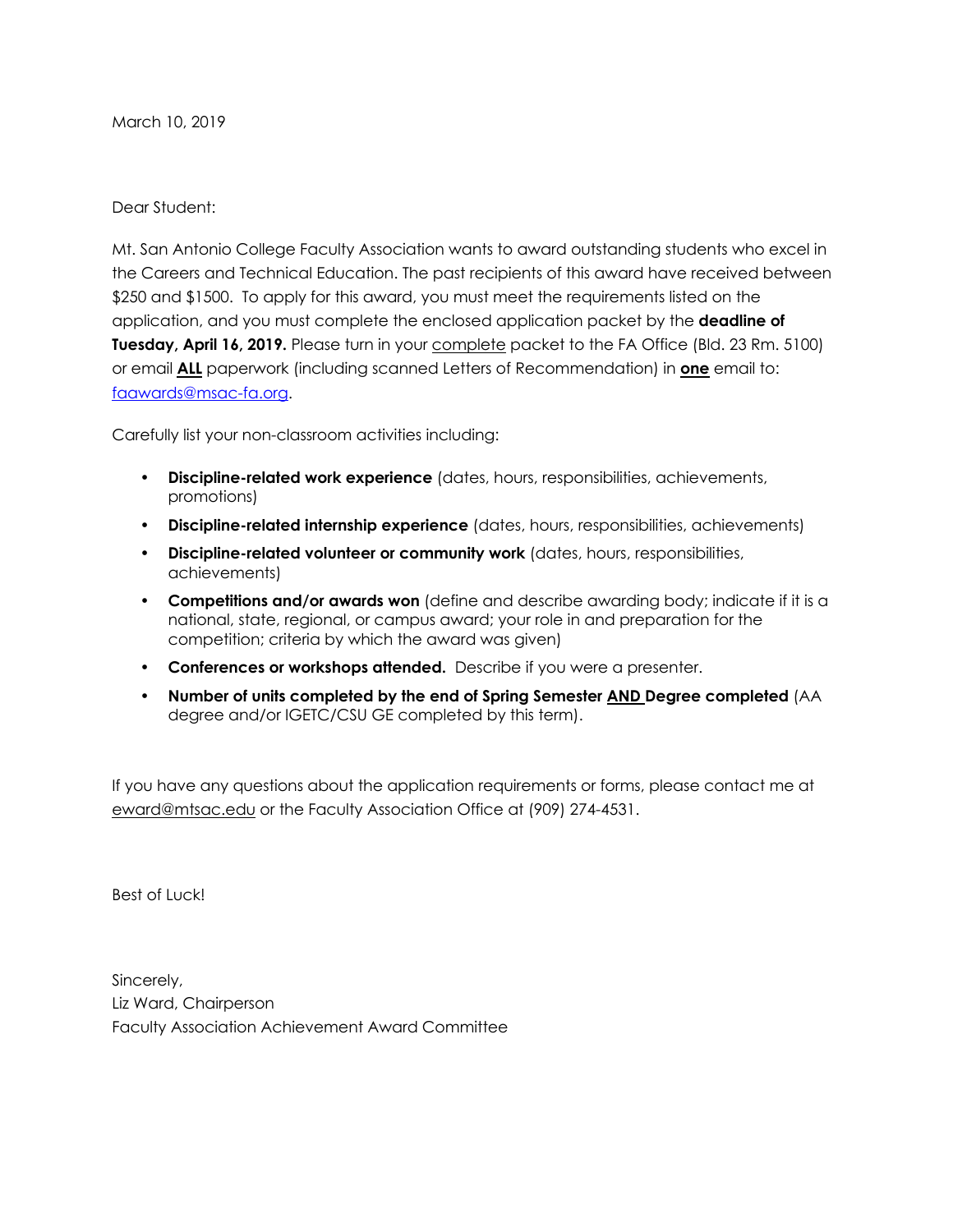## **For Students in CTE Programs Career and Technical Education Achievement Award Application**

## **R E A D I N S T R U C T I O N S C A REFULLY!**

## **PLEASE DO NOT APPLY. YOU MAY NOT RECEIVE AN AWARD MORE THAN ONCE! IF YOU ARE A PAST RECIPIENT OF A FACULTY ASSOCIATION ACHIEVEMENT AWARD,**

**DATE DUE: Tuesday April 16, 2019.** Please turn in your **complete** packet to the FA Office (Bld. 23 Rm. 5100) or attach **ALL** paperwork (including scanned Letters of Recommendation) in **one** email to: [faawards@msac-fa.org.](mailto:faawards@msac-fa.org)

 The following materials **MUST** accompany your application form or the application will not be considered:

- 1. Completed Work-in-Progress Form.
- 2. A student copy of your Mt. SAC transcript. (You may obtain this from your portal at [inside.mtsac.edu](https://inside.mtsac.edu)). Please include the entire transcript with all your courses.
- 3. A detailed description of your non-classroom activities including discipline-related work experience (dates, hours, responsibilities, achievements, and promotions), discipline- competitions and/or awards won (define and describe awarding body; indicate if it is a national, state, regional, or campus award; your role in and preparation for the competition; criteria by which the award was given), conferences or workshops related internship experience (dates, hours, responsibilities, achievements), disciplinerelated volunteer or community work (dates, hours, responsibilities, achievements), attended (describe if you were a presenter).
- 4. A typed, double-spaced essay on the topic "A Transformative Experience at Mt. SAC That Prepared Me for My Career." (Not to exceed 600 words)
- 5. Two letters of recommendation. One must be written by a Mt. SAC faculty who has worked closely with the applicant in the designated vocational area and be on Mt. SAC letterhead. The other may come from a Mt. SAC faculty, staff, or manager in the vocational area (on letterhead), or may be from a work supervisor in the applicant's vocational discipline who is not related to the applicant (this letter should be on company letterhead).
- 6. Number of units completed by the end of Spring Semester AND Degree completed (AA degree and/or IGETC/CSU GE completed by this term).

| <b>NAME:</b><br><u> 1980 - Antonio Alemania, prima postala prestava de la provincia de la provincia de la provincia de la provincia</u><br>Last | First |                  | Middle |  |  |
|-------------------------------------------------------------------------------------------------------------------------------------------------|-------|------------------|--------|--|--|
|                                                                                                                                                 |       |                  |        |  |  |
|                                                                                                                                                 |       | STATE: ZIP CODE: |        |  |  |
|                                                                                                                                                 |       |                  |        |  |  |
| Student Leadership Program/Position, Performing Arts, Academic Competition, or Athletics program:                                               |       |                  |        |  |  |

\_\_\_\_\_\_\_\_\_\_\_\_\_\_\_\_\_\_\_\_\_\_\_\_\_\_\_\_\_\_\_\_\_\_\_\_\_\_\_\_\_\_\_\_\_\_\_\_\_\_\_\_\_\_\_\_\_\_\_\_\_\_\_\_\_\_\_\_\_\_\_\_\_\_\_\_\_\_\_\_\_\_\_\_\_\_\_\_\_\_\_\_\_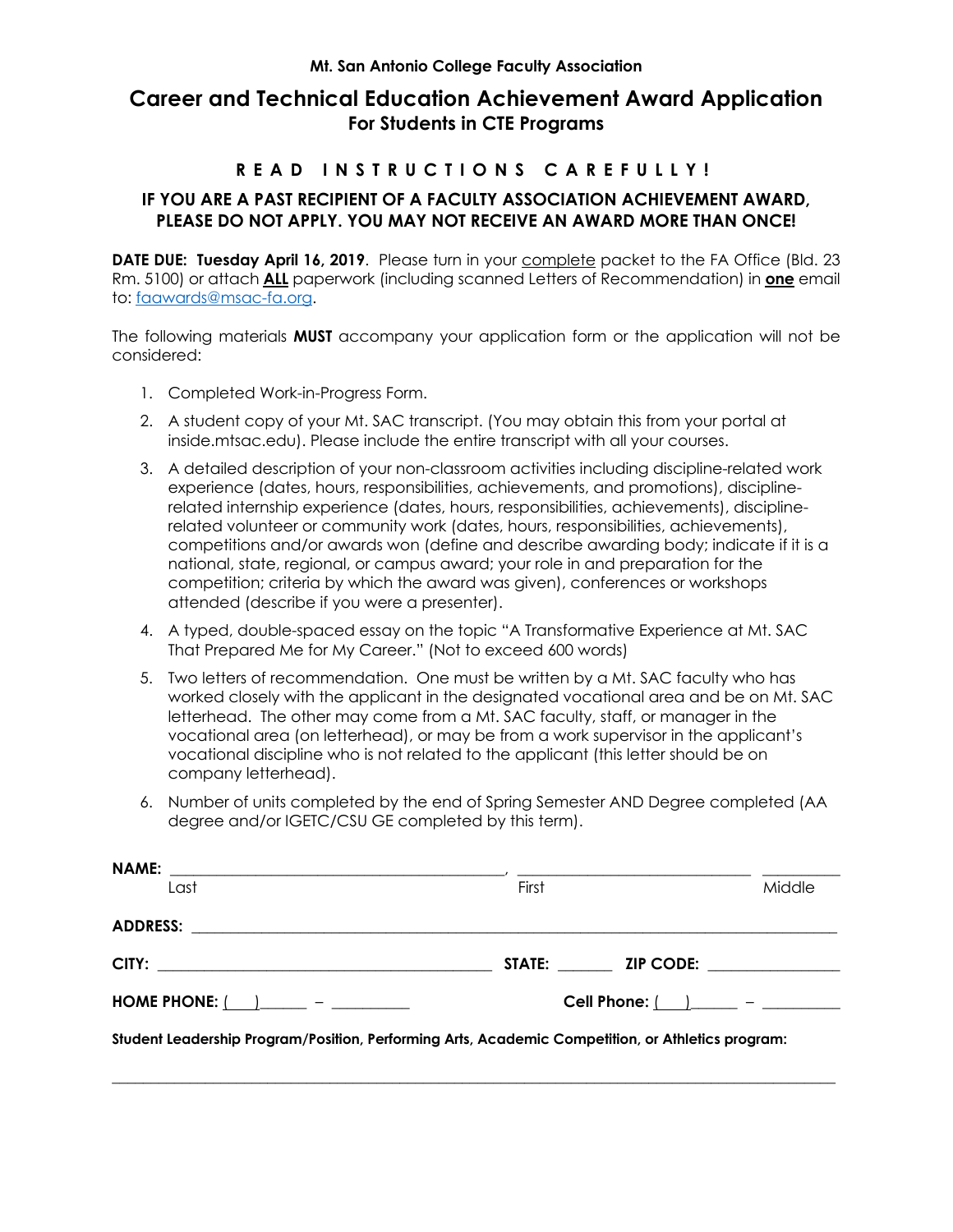**Personal Statement:** I affirm that I qualify for competition because I meet the following minimum requirements:

- 1. I currently have an overall Grade Point Average of at least **3.2**. I also understand that in order to receive the award my final overall G.P.A. will not fall below the minimum of **3.2**.
- 2. I will have completed at least **24 units** of lower division course work by the end of this current school year with **20 units completed at Mt. SAC** and a minimum of **10** of these units earned in the CTE program I have identified above. Also, a minimum of **10** units must have been completed this Academic year **at Mt. SAC** (August '18 to June '19).
- 3. My future plans include continued commitment to education and professional development.
- 4. I have completed the Award Packet.
- 5. I have not previously received a Scholarship Achievement Award from the Mt. SAC Faculty Association.

 Applicant's Signature Date

 Recipients will be notified as soon as judging is completed. Those receiving an award should plan to attend the FA Student Achievement Award Ceremony Saturday, June 8, 2019 at 2:00 p.m. in Founders Hall.

\_\_\_\_\_\_\_\_\_\_\_\_\_\_\_\_\_\_\_\_\_\_\_\_\_\_\_\_\_\_\_\_\_\_\_\_\_\_\_\_\_\_\_\_\_\_\_\_\_\_\_\_\_\_\_\_\_\_\_\_\_\_\_\_\_\_\_\_\_\_\_ \_\_\_\_\_\_\_\_\_\_\_\_\_\_\_\_\_\_\_\_

 *Financial awards will be given at the conclusion of the semester after verification that you meet the award criteria.*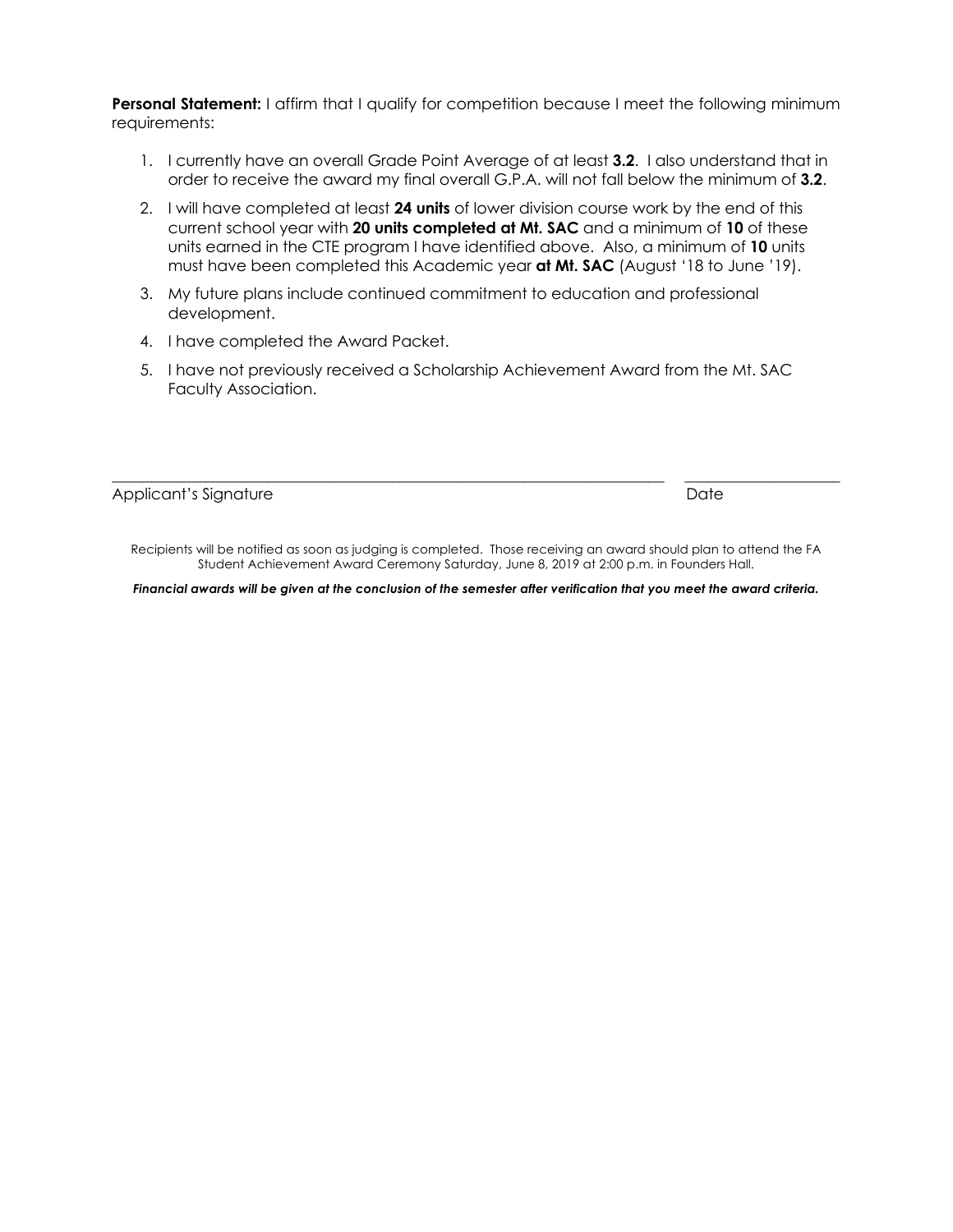## **Mt. San Antonio College Faculty Association Career and Technical Education Achievement Award Request for Work-In-Progress**

|               | Semester / Year: 1988 1999 |             |      |
|---------------|----------------------------|-------------|------|
| Student Name: |                            |             |      |
| Last          |                            | First       | M.I. |
| Date:         | Student ID:                | Birth Date: |      |

 **TO THE PROFESSOR**: The student named above has requested his/her grades to date be made available to the Extra-Curricular Achievement Award Committee. Please enter class units in the unit column and the grade to date in the grade column. Then sign and return this form to the student.

Liz Ward, Chairperson

Faculty Association Scholastic Achievement Award Committee

| Course | <b>Units</b> | Grade<br>to Date | <b>Instructor Signature</b> | <b>Date</b> |
|--------|--------------|------------------|-----------------------------|-------------|
|        |              |                  |                             |             |
|        |              |                  |                             |             |
|        |              |                  |                             |             |
|        |              |                  |                             |             |
|        |              |                  |                             |             |
|        |              |                  |                             |             |

Courses Dropped Spring Semester – Student must complete

| Course | <b>Units</b> | <b>Date Dropped</b> |
|--------|--------------|---------------------|
|        |              |                     |
|        |              |                     |

 **TO THE STUDENT**: It is your responsibility to see that this form is filled out by **each of your instructors**. This form must be turned in with the completed application packet.

## **Deadline for Applying: Tuesday April 16, 2019**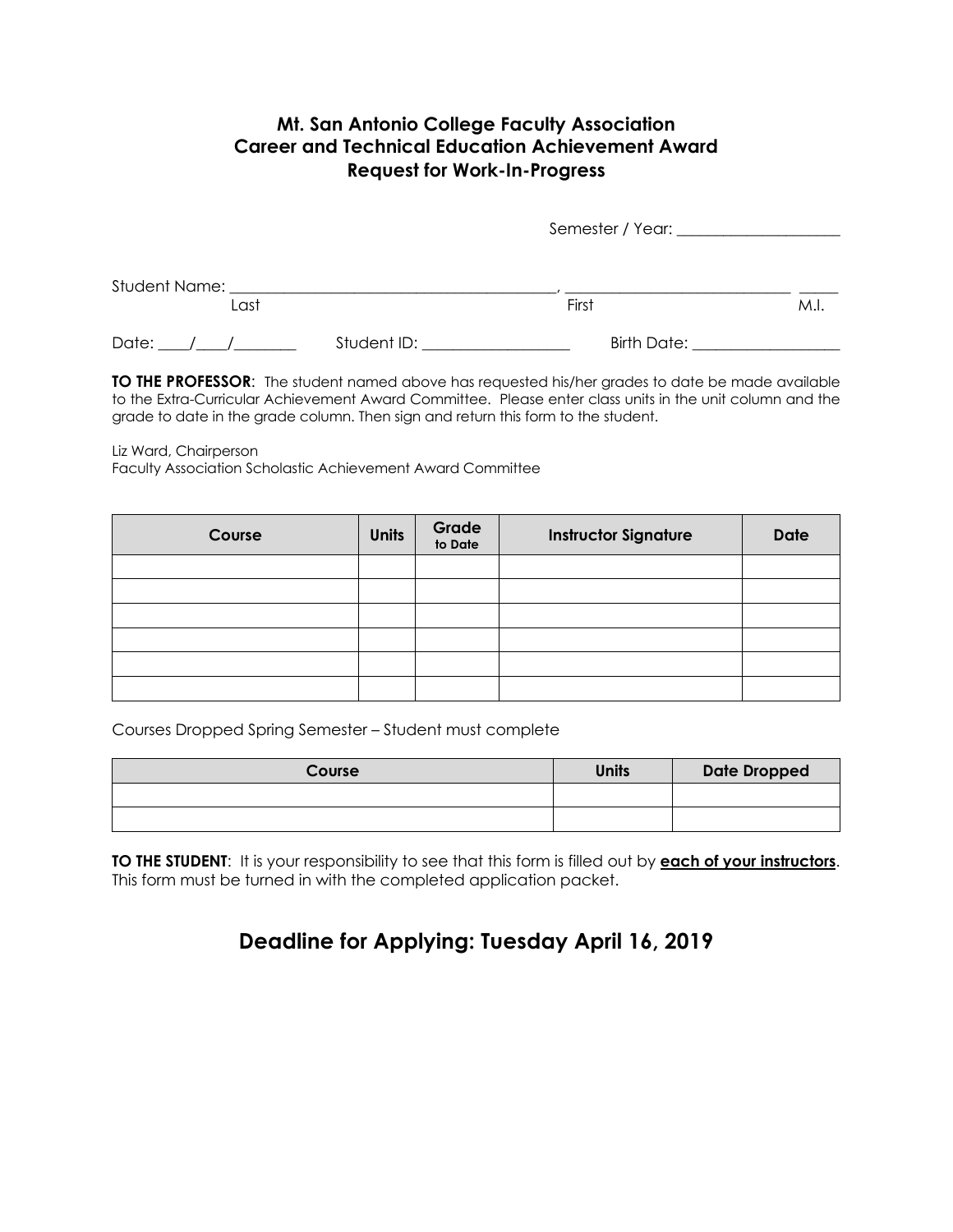## **Faculty Association Student Achievement Award**  ( **Career and Technical Education Category Rubric**  (

- 1. Name of Student: \_\_\_\_\_\_\_\_\_\_\_\_\_\_\_\_\_\_\_\_\_\_\_\_\_\_\_\_\_\_\_\_\_\_\_\_\_\_\_\_\_\_\_\_\_\_\_\_\_\_\_\_\_\_\_\_\_\_\_\_\_\_\_\_\_\_\_\_\_\_\_\_
- $Y$ 2. Previous winner? N 3. Earned degree above associates? Y N
- Current
	- NOTE: Must be at least 3.0; see "Transcript Totals (credit) NOTE: Completed or in-progress; must be at least 12 5. Units in current academic year:
- 6. 42 total units completed by June '19? Y N NOTE: In-progress OK; 35 units must be at Mt. SAC

## **FIRST TWO CATEGORIES**

### **Depth of Involvement: Score \_\_\_\_\_\_\_\_\_\_**

- 8. Documentation provided for at least 10 weekly hours of vocational involvement for three or more semesters
- 6. Documentation provided for at least 10 weekly hours of vocational involvement for two more semesters
- 4. Documentation provided for at least 10 weekly hours of vocational involvement for one full semester
- 2. Evidence of some meaningful participation in clubs, activities, and other vocational pursuits
- 0. Insufficient evidence of significant vocational involvement

### **Overall Impact Within Activity: Score \_\_\_\_\_\_\_\_\_**

- 8. Strong evidence that student has made significant, lasting impact to vocational organization.
- 6. Evidence that student has made meaningful impact to vocational organization.
- 4. Indication of a specific impact made by the student on others in the vocational organization.
- 2. General impression that the student made an impact, but specific details are unclear from materials.
- 0. No positive impact is in evidence.

## **ADDITIONAL CATEGORIES**

#### **Rigor & Breadth of Coursework: Score \_\_\_\_\_\_\_\_\_\_**

- 8. Will earn an A.A. degree and/ or complete IGETC/CSU GE this term.
- 6. Evidence of coursework in all Mt. SAC GE areas.
- 4. Evidence of coursework in at least three academic divisions of the college.
- 2. Evidence of coursework and/or interest in multiple academic areas.
- 0. Coursework is primarily in a single discipline